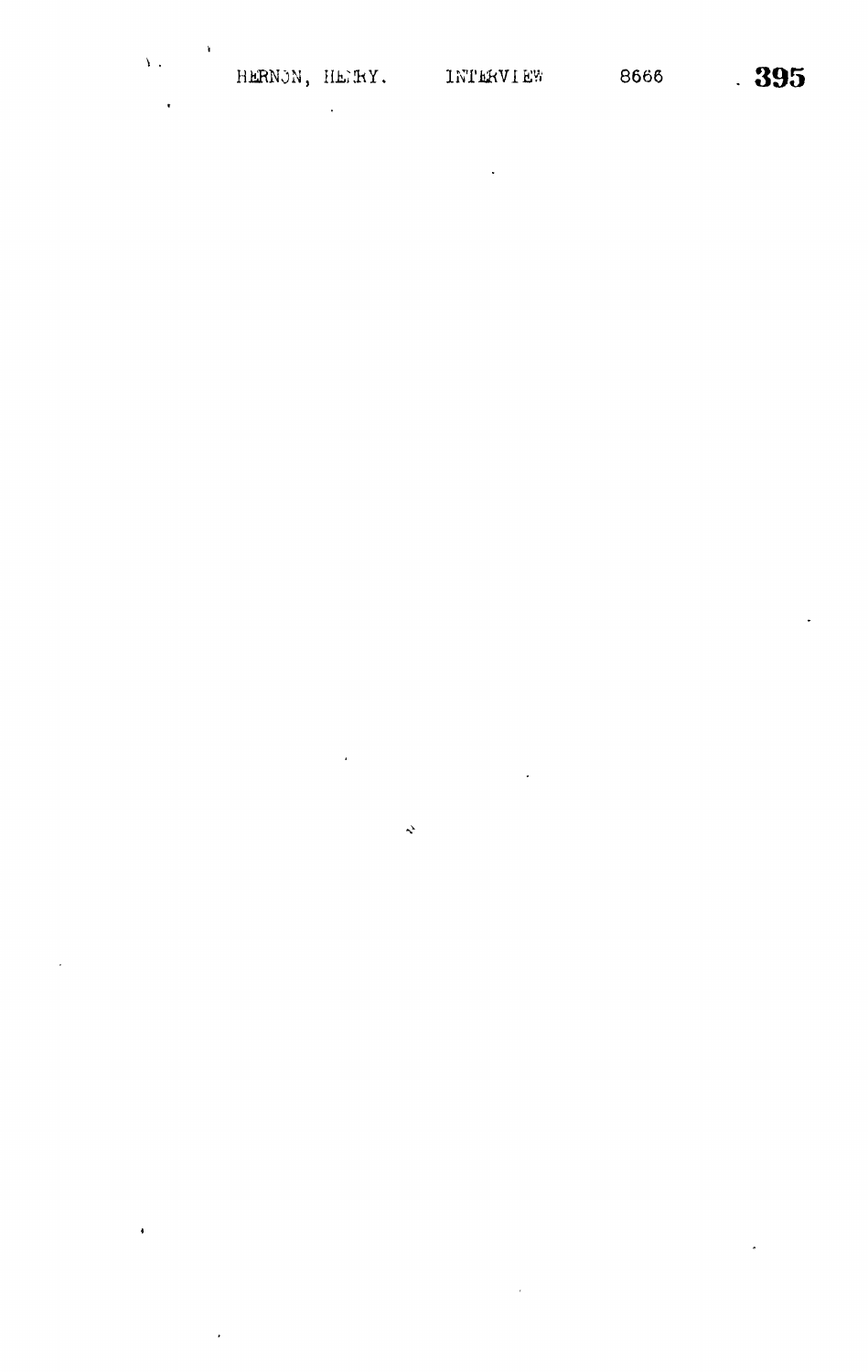|                | Form A (9-149).<br>-396<br>BIOGRAFHE FORM<br>WORKS PROCHER ARMITISTRATION<br>Indian-Pione or History monieval for Oklahom |
|----------------|---------------------------------------------------------------------------------------------------------------------------|
|                | 8666<br>HERNON, HENRY INTERVIEW                                                                                           |
|                | 'Field Worker's name Mrs. Nora Lorrin, El Reno, Oklahoma.                                                                 |
|                | This report made on (date) September 27, 1937                                                                             |
| $\mathbf{1}$ . | Name ___ Mr. Henry Hermon,                                                                                                |
| 2.             | Post office Address 1319 South Dilly Avenue,                                                                              |
| 3.             | Residence address ( r location) El Reno, Oklahoma.                                                                        |
| 4.             | DATE OF HATH: ntr June Day 7 Year 1866                                                                                    |
| 5.             | Place of birth Wyoming, "ones County, Iowa.                                                                               |
|                |                                                                                                                           |
| 6.             | Maximus of FatherWilliam E. Hernon Place of birth Waterford,<br>Ireland.                                                  |
|                | Other information about father Died at Wyoming, Iowa, in 1892.                                                            |
| 7.             | Name of <i>Y</i> therlora A. (Sawyer)Hernonplace of birt Nermont about<br>1840                                            |
|                | Other information about mother Died in 1909.                                                                              |

Totes or complete narr .tive by the field worker dealing with the life and story of the person interviewed. Refer to Lanual for suggested cubjects and questicnr. 0 rtinue on blank cheets if necessary and attach firmly to this form. Number of sheets attached 13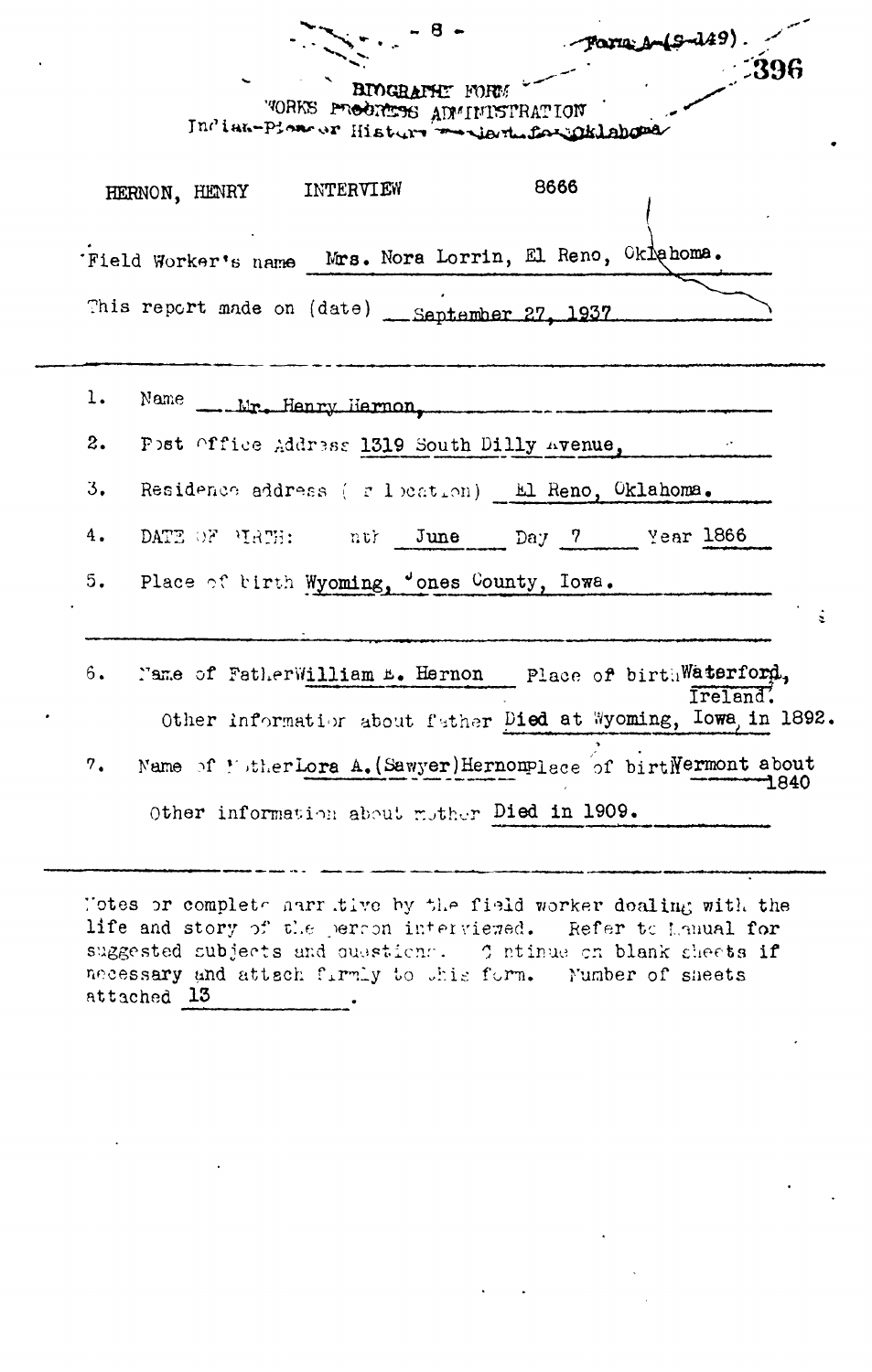HERNON, HENRY INTERVIEW 8666 Mrs. Nora Lormin. El Reno, Oklahoma. Interviewer, September 27, 1937. An Interview with Mr , Menry Hernon, 1319 South *Lilly* Avenue, El Reno, Oklahoma.

I was born in Wyoming, Jones County, Iowa, June 7, 1866.

My father, William E. Hernon, was born in Waterford, Ireland, in<sup>t</sup>1838 and died at Wyoming, <sup>l</sup>owa, in 1892. He came to America about 1854 as a sailor on a sailing vessel, coming to Canada.

My mother, Lora A. (Sawyer) Hernon, was born about 1840 at Middleton, Vermont, and. died in 1909.

My father was a stone mason by trade and a musician by avocation.

I lived at Wyoming, Iowa,until I was nineteen years old and then went to Aentucky and lived in that state two years, spending quite a bit of time while there playing the violin at dances, as I was and am an accomplished violinist. I returned to Iowa and stayed there twenty-one or twenty-two years. In 1891 I went to Davenport, Iowa,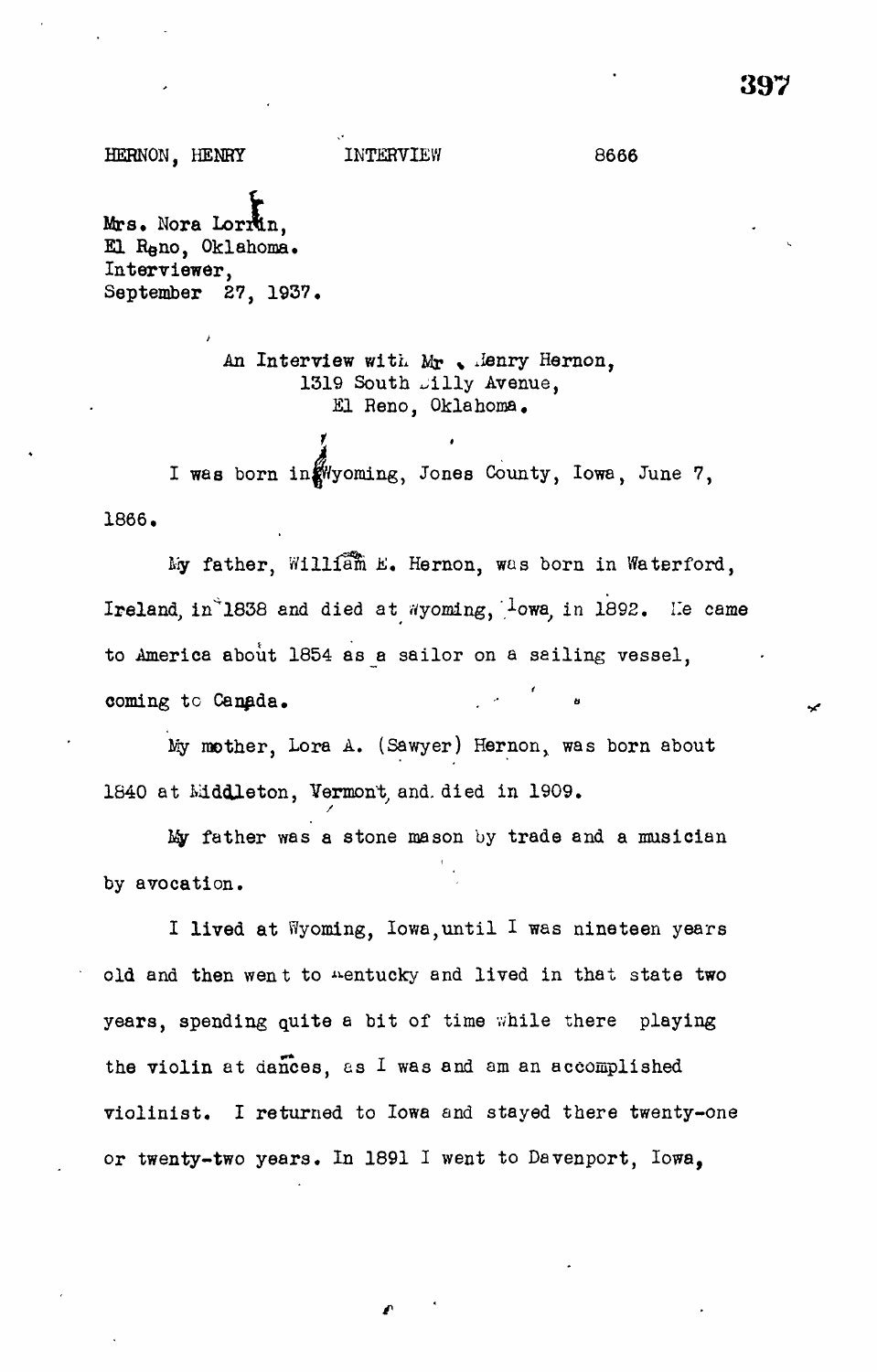HERNON, HENRY INTERVIEW 8666

 $-2-$ 

and enlisted in the Army, Third Cavalry of the United States'.

I was sent from Davenport to Jefferson Barrgcks, Missouri, just nine miles south of  $St.$  Louis. After three months service, I was sent to lort Brown, Texas. In June of 1893 my troop was transferred to Fort Reno, relieving the Fifth Cavalry, who were sent to take their place et Fort Brown, Texas. Some of the Fifth Cavalry were sent elsewhere.

When I first came to Fort Reno, people were having difficulties with the water problem. There were wells, but they had to put up poison water signs on them as the water was not fit for drinking purposes. People got their drinking and cooking water from Caddo Springs by having it hauled to the iort in tanks. Since water was scarce, we drank much beer and coffee. One time some of my soldier comrades and I were out at Okarche end found a well without a poison sign on it and assumed that it was good water and being thirsty, drank and drank of it.

In the time I was there, I must have consumed all of a gallon of water which was just as bad as the other wells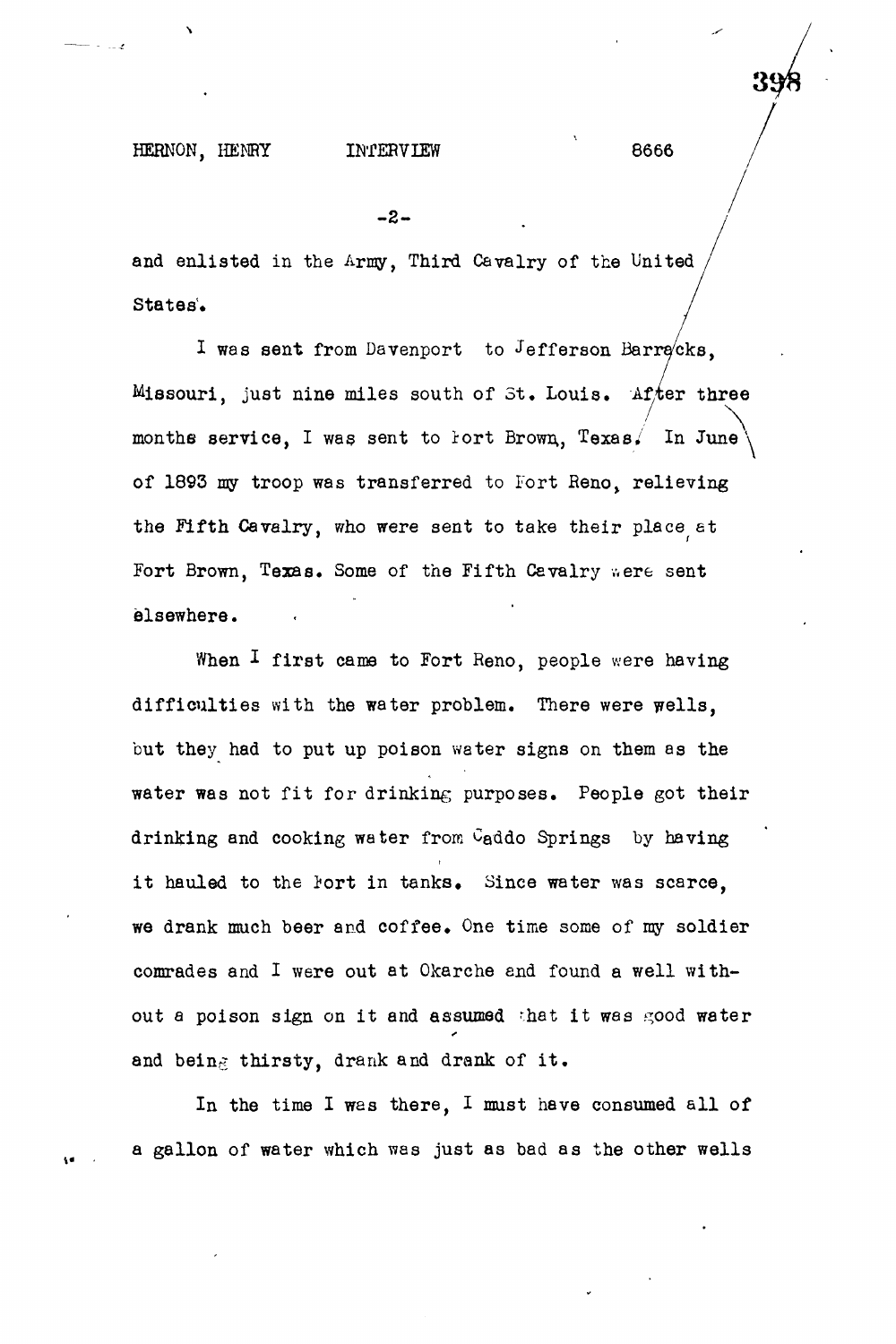## HERNON, HENRY **INTERVIEW** 8666

 $-3-$ 

and  $\frac{1}{2}$  was thoroughly sick over it and it was almost two  $\overline{\phantom{a}}$  f weeks before  $\frac{1}{2}$  recovered from the effects of that round of drinking water. It was one time when water was not so healthful as either beer or coflee.

Our first duties, after arriving at rort Reno, were to go up to the Cherokee otrip and clean it out, and get it retdy for settlement by-running out Squatters, Sooners, and cattlemen with their immense herds of cattle. There were thousands and thousands of cattle in the Strip that *r* had to be driven out before the run.

The Squatters had built little sod shaities and TV *4* tilled small patches of ground and the soldiers had quite a time With some of them. Our mail, trouble was with the Sooners. We would frun them out and our biggest trouble was to keep them out, as they would come right back again.

We were in the Strip working at clearing it for about three months, making our camp wherever our work required it and one time we were camping near rond Creek and as we had been subsisting on the regular  $\Lambda$ rmy rations of meat, beans, hard bread, tud coffee (without milk or **.** Stream), we decided we would have some fresh beef steak for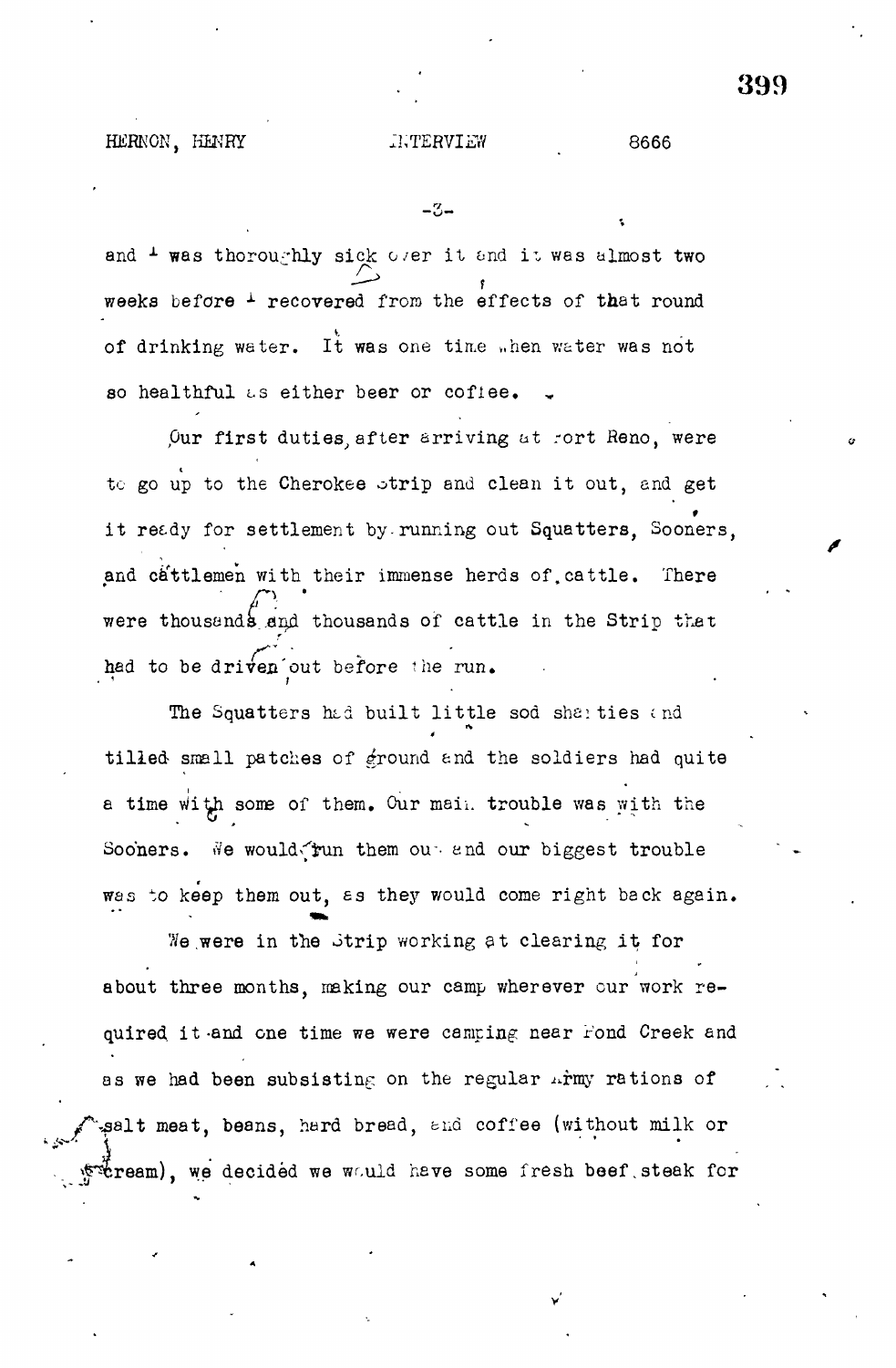رک

### $-4-$

dinner. There were literally thousands of heads of cattle in that country and I, together with some of the other soldiers, took my carbine and we went beef hunting. Over across a draw not far from our camp, we came upon a white steer and proceeded to shoot it. He was hard to kill, taking at least six shots to bring him down. After bleeding him we cut off a hind quarter and took it back to camp, turning it over to the cook. The cook cut off a lot of nice steaks, in fact,filled a large pan with the luscious smelling meat, and made gravy to go with it. A couple of cowboys rode up and we asked them to eat with us. Every one took a steak and then the fun began. It was tough, not just a little tough. We cut and cut on it and chewed to no purpose. One of the cowboys laid down his case, knife and got his pocket knife and whetted it on the bottom of his boot sole, but it was no go. The cowboys then told us soldiers that if we wanted meat, to hunt up a two year old or a yearling, as the cattlemen would not care as that was customary. The cattlemen did not care if people killed an •occasional animal for food, as there were so many, many cattle in the Strip. We did not need a second invitation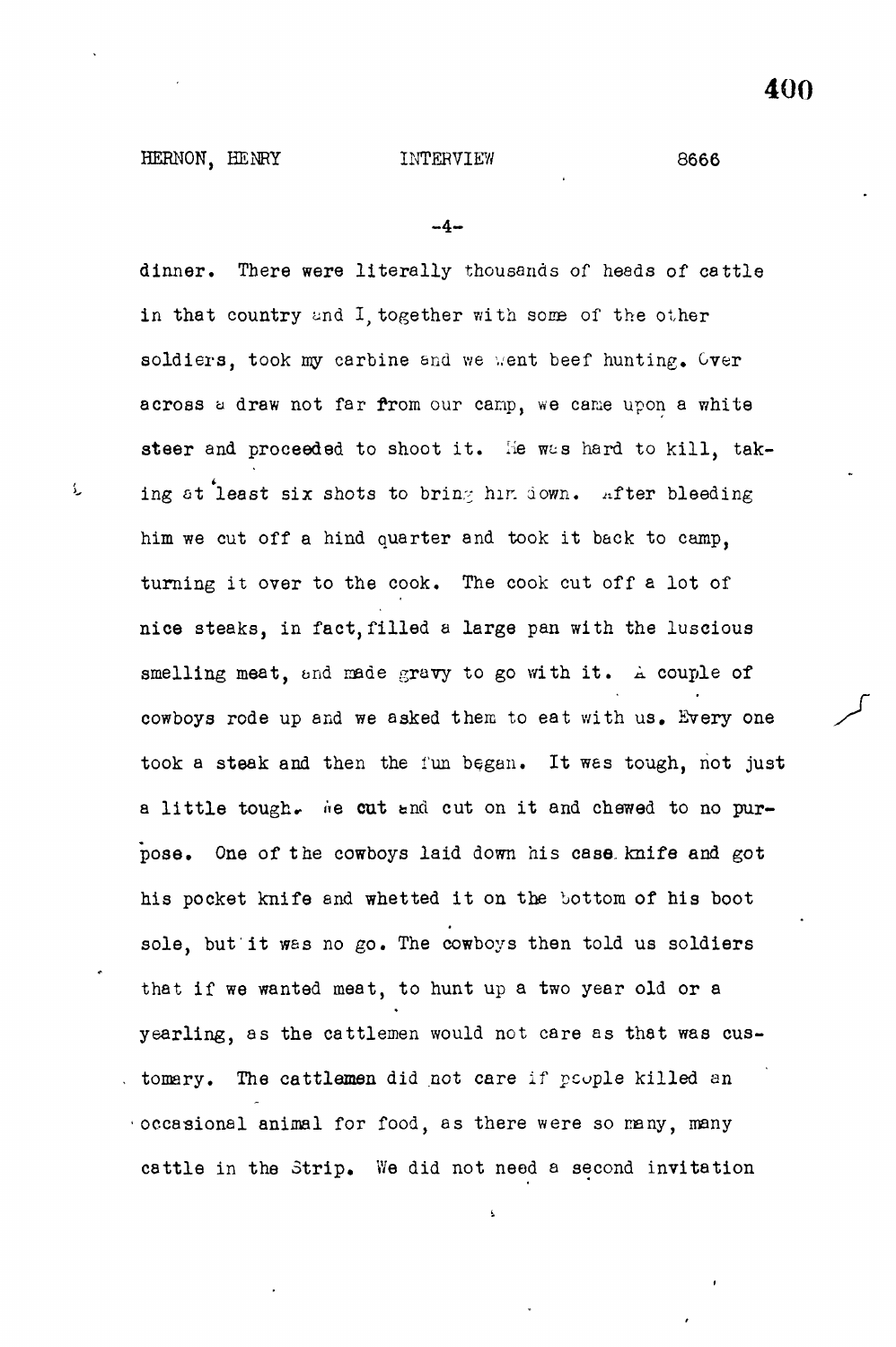and after that as long as we were in the Strip, we had fresh meat. We came to the conclusion that .the old white steer was an ox that had been turned loose or had gotten away from its owner.

Another day three or four other soldiers and I were out in the Strip, helping the cattlemen,occasionally, to get their cattle on the move and out of the Strip. Sometimes we would come up with some cattlemen who were moving their cattle and if they needed help the soldiers would ride and help them for an hour or two. We rode up  $\cdot$ to a cowboys' camp one day at mealtime and the cowboys asked us to eat with them. We were glad to do so as the fare was very apt to be different from that to which we were accustomed. Someone suggested that we needed cream for our coffee and one of the cowboys took a pail and a tin cup, grabbed"his lariat, got on his horse, and headed for a distant herd of wild cattle. We watched him ride into the herd, twirl his lariat and catch a cow. He threw and hog-tied her, milked her in a cup and poured the milk in the pail. When he thought he had enough he untied the cow, got on his horse and came back to camp. It was the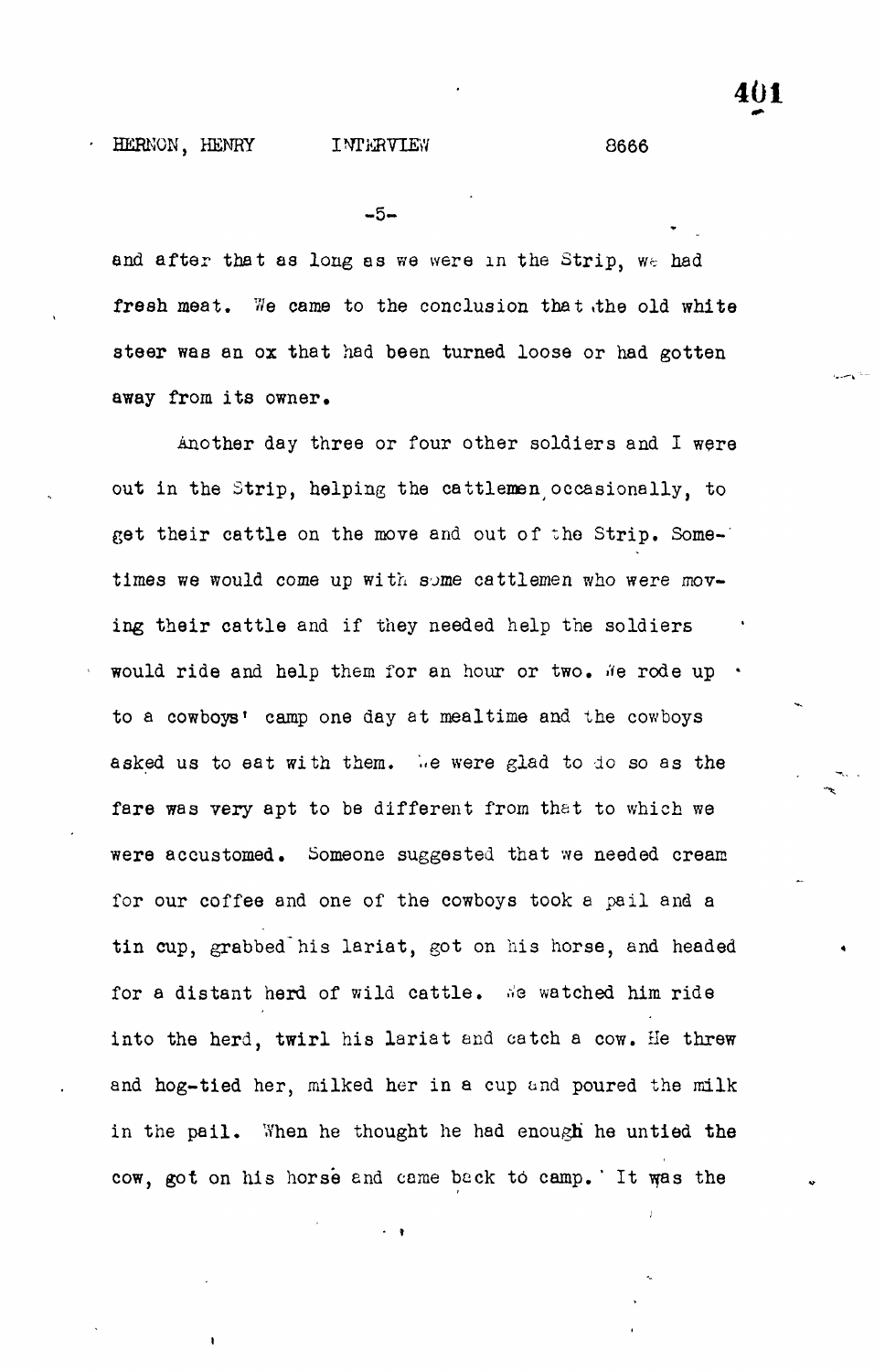$-6-$ 

only way he could have milked her, as those cows were as wild as deer and were not accustomed to being milked.

In the evening, I played on my violin, accompanied by one of the cowboys ..ho played on a guitar. We had a rousing good time and the music was enjoyed by both soldiers and cowboys. "e stag danced until we wore the grass all off the ground.

After riding over the Cherokee Strip from June until September 16th, trying to keep it free of Sooners end other interlopers, at twelve o'clock, noon, on September 16th, 1893, the shot was fired as a signal for the opening of the Bun. The soldiers' headquarters were at Orlando at that time. The day of the Run the soldiers rode along in front of the lines, trying to hold people back. They were simply wild to run. otraight ahead of the line, my soldier comrades and I were watching; there was a ditch that was about ten feet deep, and we rode along the line warning the people to ride to the left, . here there was a low flat place. Some of the men failed to heed the warning and there were some horses hurt and some men unseated, but no one was killed. It was a mad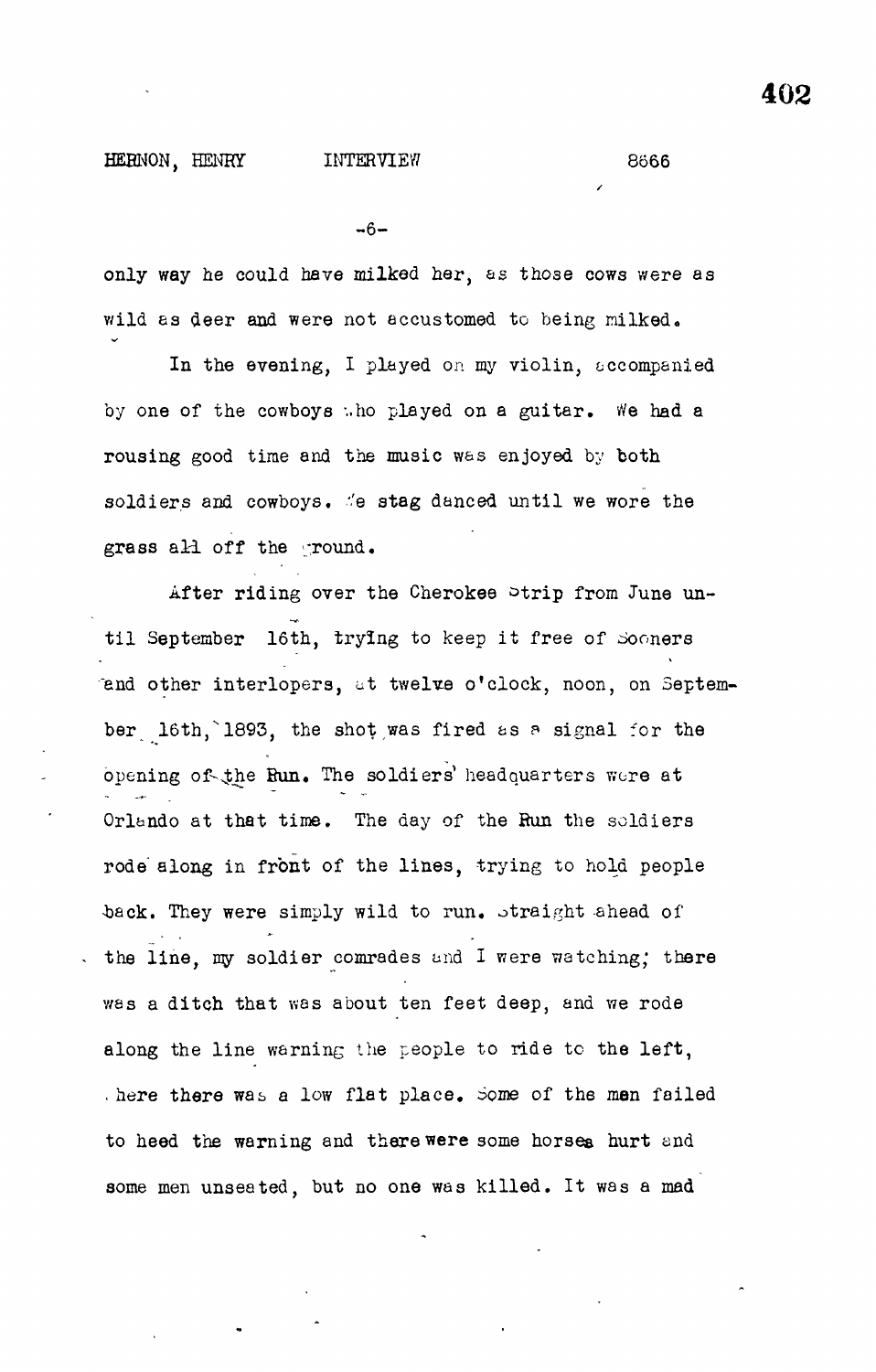woman,

 $-7-$ 

» rush, they came like a cyclone. We had to run with the crowd for a mile and a half before we could get free of the jam, enough to be sare in returning to the line. There was every conceivable kind of a vehicle and conveyance used; lumber wagons, some people on foot, fast horses, slow horses, mules, ouggies, sulkies, big wagons, little wagons, and after we got out of the jam and started to return to the line, we saw a team coming, pulling some kind of a vehicle that looked as if it were made out of parts of some kind of a wheeled farm implement. then this strange looking vehicle rot near enough, we saw that it was driven by a youn, woman. A wheel broke just before we reached her, turning her over and over, somersaulting her to the ground. When we reached her, she got up and we asked her if she was hurt and she was hurt and she was not. She had a she was not. She had a she had a she<br>She had a she had a she had a she had a she had a she had a she had a she had a she had a she had a she had a

fm 3orry but 1 was on this jump 1 was on this jump 1 was on this jump 1 was on this jump 1 was on this jump 1 was on the  $\lambda$ 

**e**

 $\mathcal{L}^{\mathcal{A}}$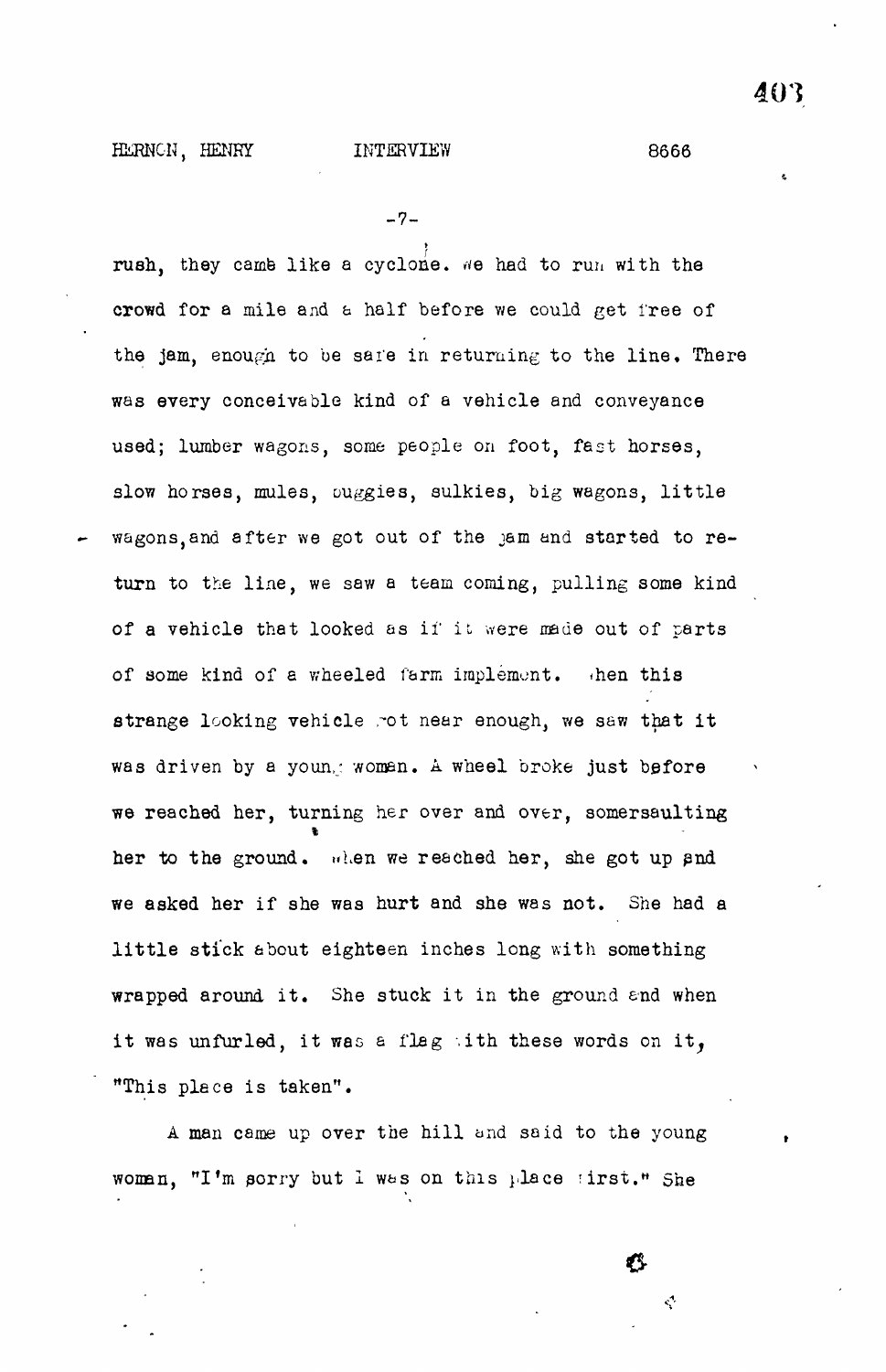answered, "Were you?" We soldiers looked him over and he did not look sweaty and tired and dusty like the rest of the runners did and we asked him where his horse was. He told us it w.s over the **Hill** and we asked him to bring it but he did not want to do that. ..e then asked him why he was not dusty, tired and sweaty like the rest were but he preferred to do his talking to the young woman. We hunted up the man's horse and camp and it looked as though he had been camped there for a couple of weeks, so we told the young woman that he was a sooner and that she need pay no attention to him. All of us soldiers gave her our names **i** and the name of our commanding officer and .old her that if the man conteste. her, that she could call on us as witnesses. All she had to do was to let us know and we would help her.

The man said "You all seem to be against me, I reckon the only thing left for me to do, is to go." We soldiers told him that that would be the sest thing he could do. **ne never heard anything more about it, so presumed that** she got her claim without further molestation.

A couple of weeks before the opening, our headquarters

ŀ.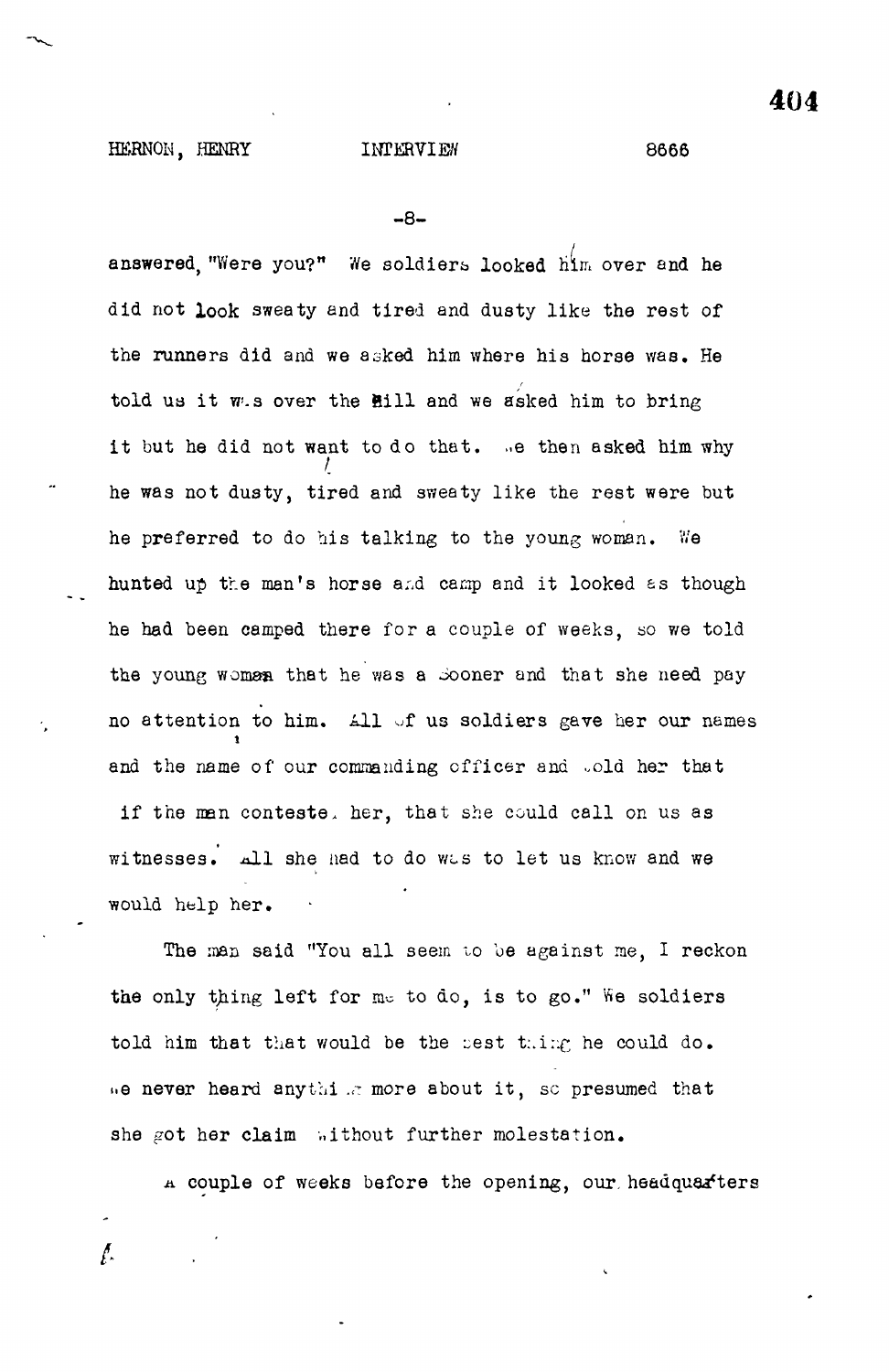-9-

were just inside the Strip, north of Orlando, where the people had to come through after they had staked their land to get the paper they mad to have to present to the land office when they wanted to file on their claim.

This booth was there for about two weeks after the opening. It was very hard on people. They had to stand in line and did not dare leave their places ir. the line for fear of losing them if they stepped out for food and water. The people soon formed themselves into companies and elected officers, so mally to a company, then some one would be chosen to leave the line and bring refreshments without losing his place.

The long wait and standing in line was too much for one young lady who fainted. Some of us soldiers took her to a tent, placed her on a pallet, put water on ner face and chafed her hands until she came to. We soldiers and the clerks were well acquainted and more or less chummy, and fixed it up to get her tapers through, so she would not have to stand in line again. We dressed her in a soldier's uniform and put a carbine over her shoulder and sent her to stand guard at the cooth. When she got these

ŀ.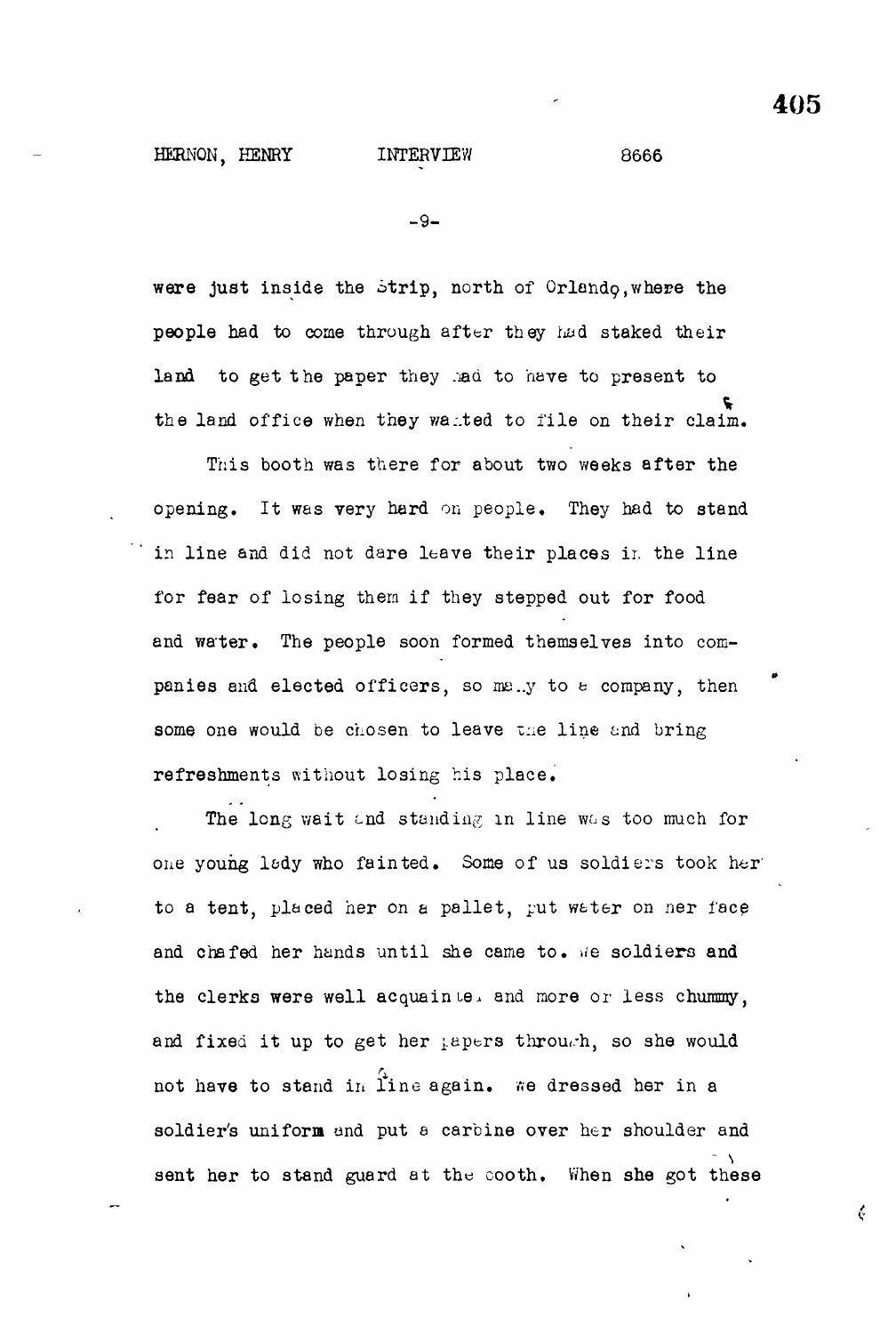$\sigma$ 

 $-10-$ 

things she went inside as per arrangement and had her papers fixed up. We then relieved her of guard duty and she left. I never heard of her again and did not think to ask ,her name.

After it was over, we rested a couple of days and then headed back to our homes at Fort Reno again.

The next year we went to the Osage country to put the intruders out. People who wished to live in the Csage country had to get permits signed by the Indian Age'ncy, So many people who had lived there without permits, resented this and thought they could defy the Government and get away with it. Some of those fellows **7** use<br>∪ is a strain in the strain in the strain in the strain in the strain in the strain in the strain in the strain in there were pretty hard boiled and would/Winchesters occasionally, so the United States Deputies needed some help and the soldiers were ordered up there from Fort Reno, I was one of the soldiers chosen to go.

We came to a place where there was a very le raw-boned woman, with an equally large raw-boned daughter. Back-woodsy, .barefooted, they looked as though they had never seen a pair of hose. The soldiers asked the elder woman if she and her daughter had a permit to live there

**406**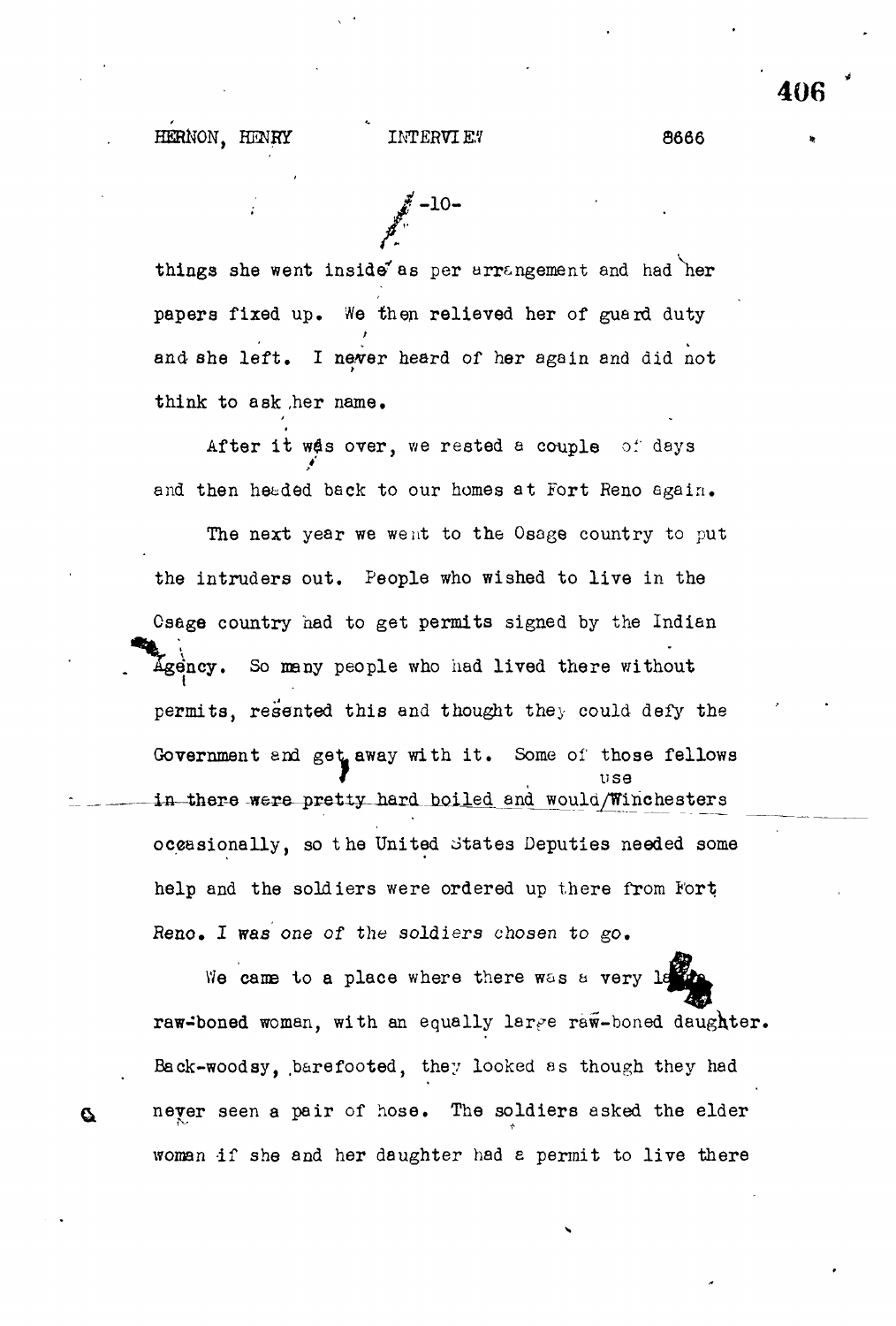### -11-

and she answered "No, I ain't got any permit, I ain't

gonna git any permit and I don't need any." She told us that she wasn't going to leave and that we,weren't men enough to put her off or make her go.

She cursed a blue streak and we could not get her to go, so we tied her up, about like we would rope a wild steer, and laid her in the back end of the wagon. We were driving an army wagon with a six mule team. The daughter tried to get her to hush, but was unsuccessful. The girl rode up front. The soldier who drove the team was a man named Flynn and every time he saw a rock or stone in the roed that looked as though it might furnish a good jolt, if he handled the situation just right, he would whip up and hit the rock on high. The old lady was pretty well jolted up before we got her to the border. She was a rough customer and earned b, her ugly disposition, the rough treatment she received.

In the fall of 1894, General Nelson A. Miles, Buffalo Colonel Bill, and[Cody had been out at >ort Supply on a hunting expedition and were returning to Fort Reno. The Commandant

**407**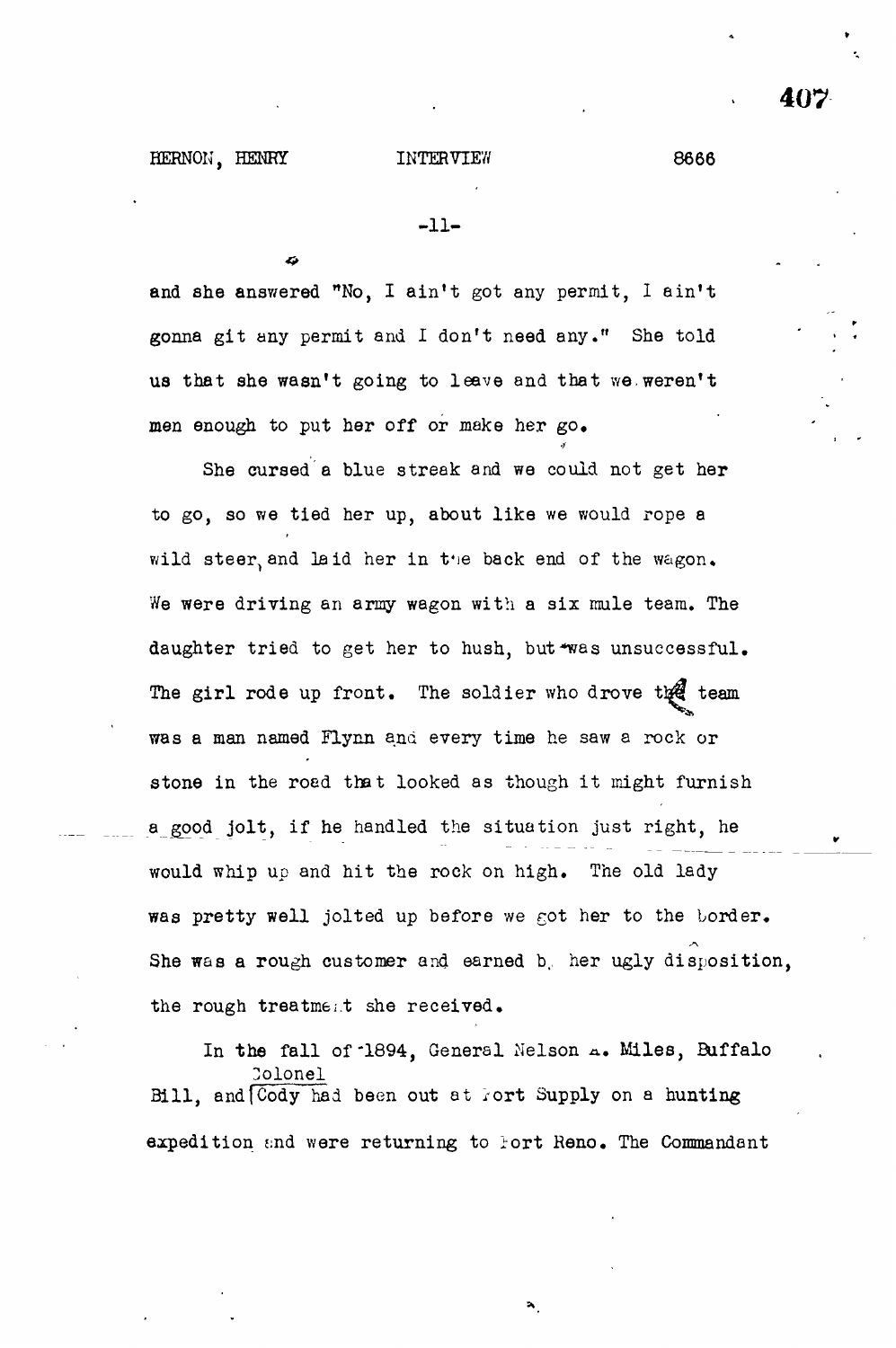# HERNON, HENRY INTERVIEW 8666

**408**

V

-12-

at Fort Supply : urnished them an escort halfway and a detachment of soldiers, of whom I was one, was sent from Fort Reno to the halfway point to meet them.

The Fort Reno boys got to the designated spot the evening before the Fort Supply party got there. It was cold a.id wet, and they could find nothing in the way of fuel that was dry enough to make a fire, so they had to eat cold rations. The distinguished party arrived'the next morning and switched escorts, the rort Supply soldiers returning to Fort Supply and General Miles, Buffalo Bill, and Colonel Cody returning to Fort Reno under escort of the Fort Reno soldiers.

Some scouts I have known are Buffalo Bill, John Auderby, and Red Bird. Red Bird, a Sioux Indian Scout, was among the Indians at Custer's Massacre and has traced the formation of that battle in the dirt with his finger for me.

I reenlisted i:, 1912 and continued in service until 1930 when I retired on a pension. I am a Knights Templar, 32 degree Mason, a Shriner, Odd Fellow, Knight of Pythias, and Veteran of Foreign wars. Staff Sergeant, [.M.C., U.S.A.,